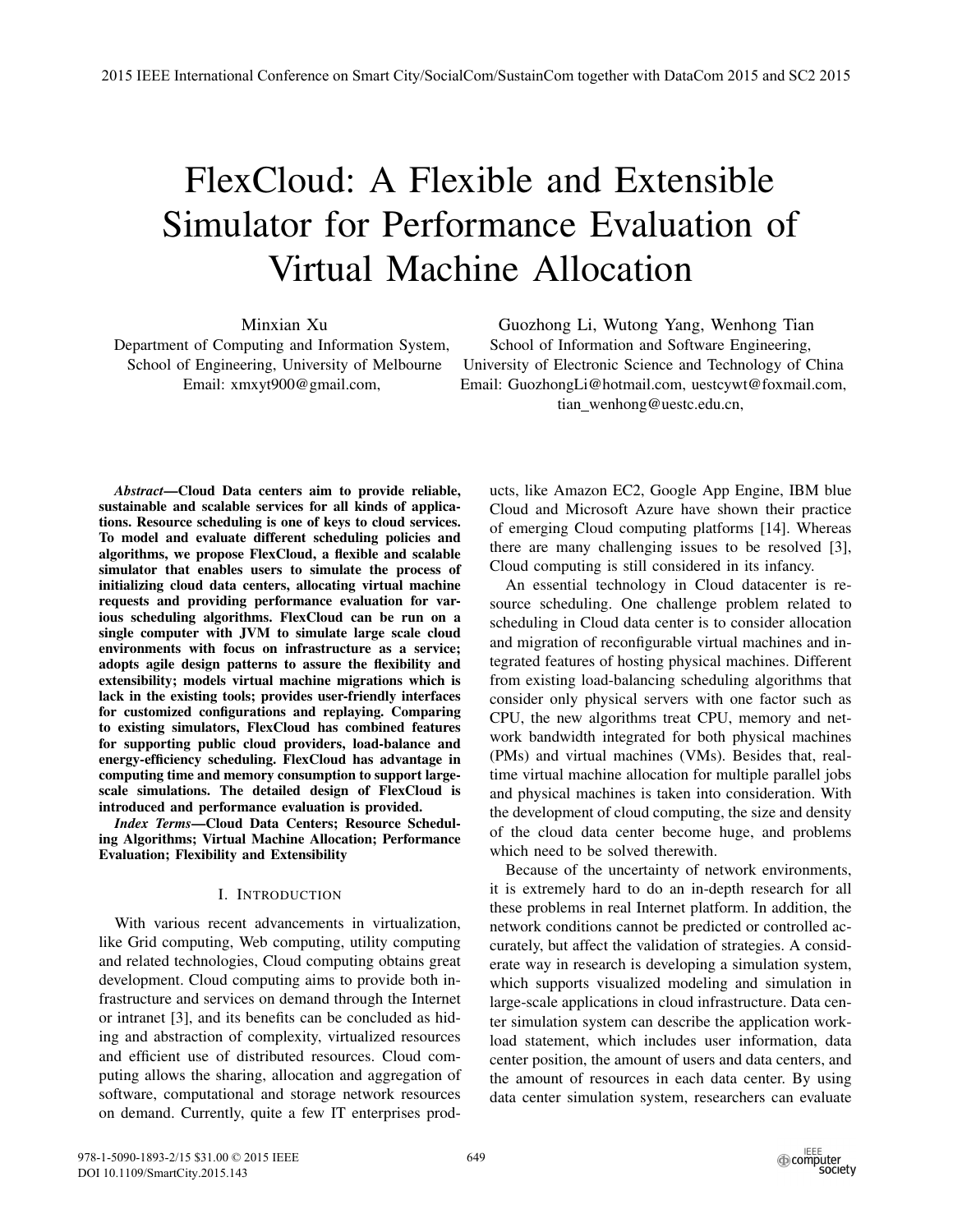suitable strategies such as distributing reasonable data center resources, selecting data center to match special requirements, reducing costs, finding efficient scheduling algorithms and so on.

The major contributions of this paper is the proposal of a new cloud simulator, FlexCloud, with light weight design to simulate cloud environment. FlexCloud has following features:

- FlexCloud is built on Java platform and can be run on a single computer installed JVM to simulate large scale cloud infrastructure as a service (IaaS). A computer with 4 GB memory can simulate large scale applications. With a 4 GB memory computer, experiments can simulate scheduling process of more than 100,000 requests. We have extended our tests with computers with 2GB memory, that configuration can simulate requests ranging from 25,000 to 50,000.
- A user-friendly GUI is provided and lots of customized configurations can be set to satisfy various simulation assumptions. The basic operations like: select algorithm type, set VM numbers, set average duration, set start time, set total number of PMs, select comparison algorithms and indices are included.
- A scheduling process framework is defined, each step of process can be extended easily in agile style.
- New scheduling algorithms and performance metrics are flexible and extensible to be added in; currently load-balancing and energy-efficiency scheduling algorithms are considered.
- Virtual machine migration is modeled, though this is still lack in current simulation tools.

## II. RELATED WORKS

Some research has been conducted in cloud simulation systems. Buyya et al. introduce GridSim [12] toolkit for modeling and simulation of distributed resource management for grid computing. Dumitrescu and Foster [7] introduce GangSim tool for grid scheduling. Buyya et al. [13] introduce modeling and simulations of Cloud computing environments at application level, a few simple scheduling algorithms such as timeshared and space-shared are discussed and compared. CloudSim [13] is one of Cloud computing simulators, which provides: modeling large-scale cloud computing infrastructure; models for the data center, service agency, scheduling and distributing strategies; virtual engines, which is helpful to create and manage several independent and collaborative virtual services in a data center node; switching flexibly between processing cores with space-sharing and time-sharing. CloudAnalyst [6] aims to achieve the optimal scheduling among user groups and data centers based on the current configuration. Both CloudSim and CloudAnalyst are based on SimJava [10] and GridSim [12]. Also CloudSim and Cloud-Analyst treat a Cloud data center as a large resource pool and consider only application-level workloads, may not be suitable for Infrastructure as a service (IaaS) simulation where each virtual machine as resource is considered to be requested and allocated. A CloudSimbased simulation tool considering DVFS energy model is proposed in [16]. Kliazovich et al. propose an energyaware simulation environment named GreenCloud for Cloud datacenters [8]. Nunez et al. [5] introduce a new simulator of cloud infrastructure named iCanCloud using C++ and compare the performance with CloudSim. Di et al. [15] design a cloud simulation system, GloudSim, which is based on a one-month Google trace produced with large scale applications and jobs on hosts.

In our teaching practice in our university, we have adopted CloudSim, a mature simulator, as a teaching tool assisted, but according to the students' feedback, CloudSim is a bit complex to use and heavy to execute. That complexity is also a feature of iCanCloud. As for MDCSim, a commercial tool, is not appropriate for researching. Apart from that, it's not easy to use several languages together in GreenCloud, since it is implemented with C++ and OTcl.

The main contribution of FlexCloud lies in that it is implemented with light weight design, flexible to extend as well as easy to start. Besides the benefits for teaching, we also cooperate with a company researching in resource scheduling to boost the functions of Flex-Cloud under multi-datacenter environment. They would use FlexCloud to explore suitable algorithms for their company applications. FlexCloud is an open source tool that can be fetched from [9].

# III. THE ARCHITECTURAL MODEL OF FLEXCLOUD

Fig.1 shows the overview architecture of FlexCloud with layered components. The top layer is Client Layer that provides the interface for user to configure requests properties and have results feedbacks from lower layers. At this layer, a GUI implemented with Java Swing supports user to configure algorithm types, set PM and VM specifications and select scheduling algorithms. After all settings are completed, the defined configurations would be submitted to lower layer and a sequence of scheduling steps would be processed. Comparison diagrams as well as result outputs would be sent as feedback to Client Layer. At lower layer, a Requests Broker is implemented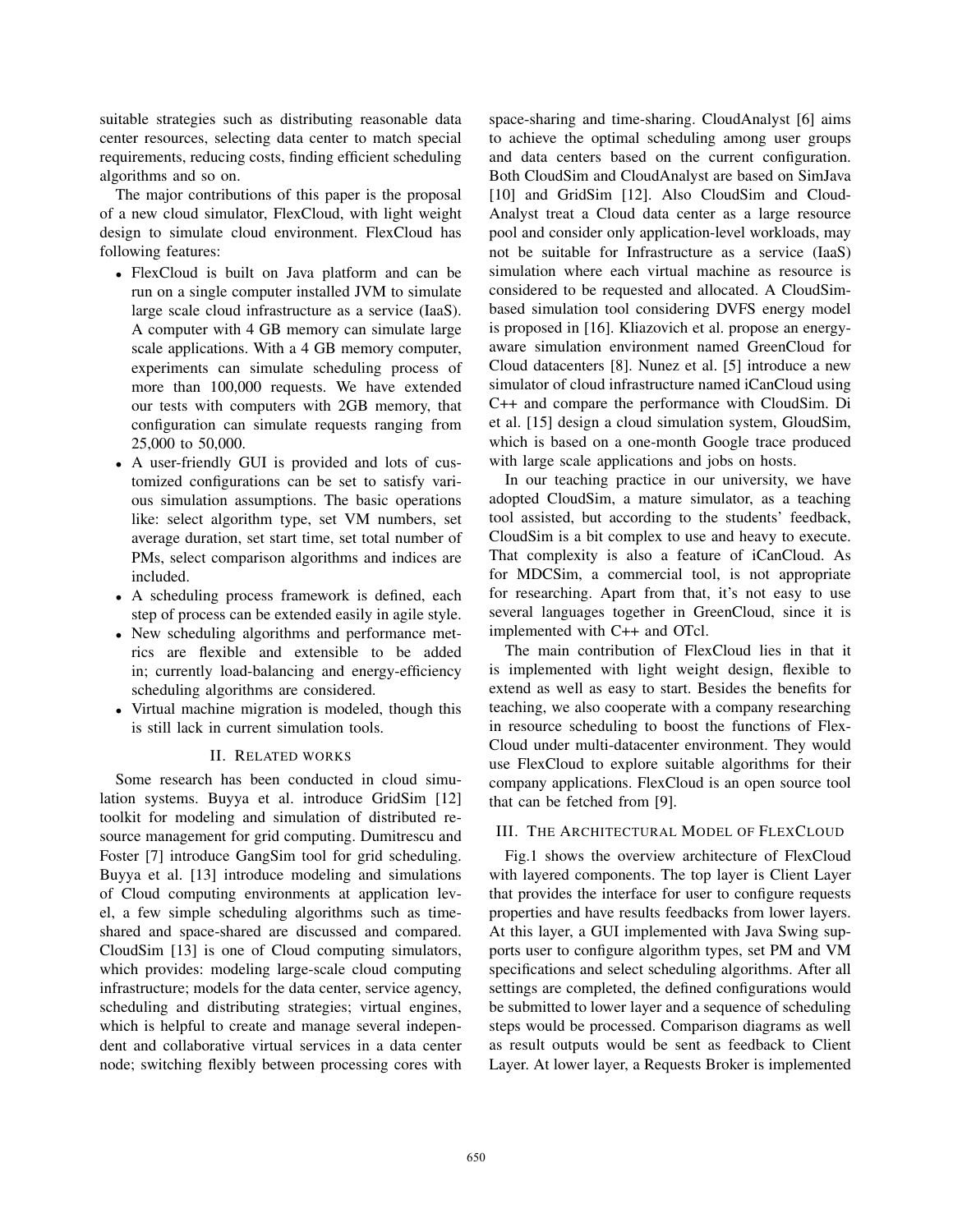

Fig. 1. Layered FlexCloud architecture

at Broker Layer acting as a mediator between Client Layer and Scheduler Layer. This Layer is responsible for verifying the inputs from Client Layer and transforming the settings into recognized commands at Scheduler Layer. For instance, the number of VM requests submitted from Client Layer would be written into a configuration file, which could be read in the process of scheduling at Scheduler Layer. Scheduler Layer implements the core functions for FlexCloud system. At this layer, the scheduling process is defined: VM Requests Generation component generates the VM requests with configured properties on user interface; Datacenter Scheduler component schedules the particular algorithms to allocate VMs to corresponding PM according to algorithms; VM Requests Allocation component manages the allocated VMs, including checking the allocation conditions and removing VMs at the end of their lifecycles. At bottom layer, Resource Layer contains a Resource Management component providing resource that VM requests require and supporting services for higher levels. Besides the component, the physical resource, such as servers, network and storage are resources of the whole system.

Fig.2 shows an application scenario with FlexCloud. This figure shows three main components: user, Flex-Cloud scheduler center and other computing centers. The FlexCloud scheduler center is responsible for the following main tasks: (1) accepting the VM requests sent by users; (2) managing computing centers that in service; (3) finding available computing unit to allocate requests; (4) sending feedback information to users. Computing centers represent a pool of Physical Machines (PMs) or Virtual Machines (VMs), each one configured with a predefined specification such as CPU, memory and storage.

Fig. 2. A scenario architecture with FlexCloud

TABLE I 3 TYPES OF PHYSICAL MACHINES (PMS) SUGGESTED [1]

| PM Pool Type | Compute Units | Memory           | Storage |
|--------------|---------------|------------------|---------|
| Type 1       | 16 units      | 30 <sub>GB</sub> | 3380GB  |
| Type 2       | 52 units      | 136GB            | 3380GB  |
| Type 3       | 40 units      | 14GB             | 3380GB  |

Users are represented as component that submits a set of jobs to be allocated to specific PM in computing center. These submissions are submitted directly to the Flex-Cloud scheduler center. Then, the requests are managed by this module to be allocated to specific PM in the corresponding data center. After all requests have been processed, a feedback report would be sent back to the user.

## *A. Modeling the datacenter in FlexCloud*

From computing resource point of view, a data center consists of a number of physical servers (PMs), network devices, storages and other related equipment. A PM contains several kinds of resources, like CPU, memory, storage and bandwidth, etc. Before VM requests are coming, the PMs are at the state of turned-on, which means the class of Physical Machine is instantiated in FlexCloud. The number of instances depends on the number of PMs would provide services.

In TABLE I, the 3 suggested types of heterogeneous PMs in FlexCloud are listed, and the configuration can be dynamically set. The type and property values, like CPU, memory, storage and power, are recorded in a configuration XML file, which would be loaded into system. Besides the load balance algorithms, we also implement energy-saving algorithms that contain a new property named power consumption. This property is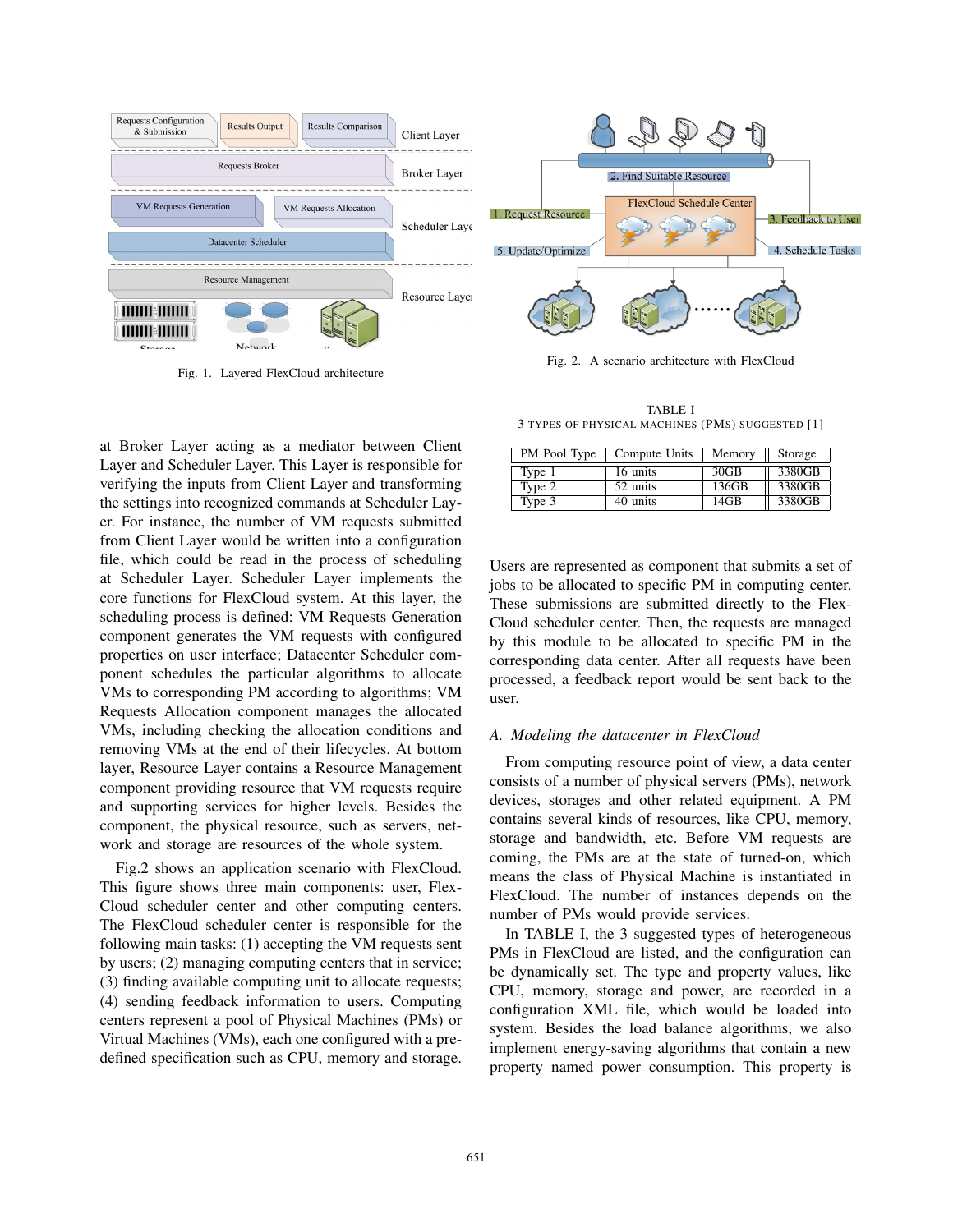added in the configuration XML file and corresponding methods are added in class PhysicalMachine.

In datacenter model, the left resource capacity decides whether a VM request can be allocated to that PM. At initialization stage, PM has a full capacity resource to offer services. Either the allocation or remove operation would update the available capacity value and influence the later requests allocation.

## *B. Modeling VM requests in FlexCloud*

We use a simple example to show how VM requests are modeled in FlexCloud in Fig. 3. Slots  $\#1, \#2, \ldots, \#6$  represent the time slots in discrete time, which can be treated as a second or a minute that requests are in. For instance, VM2 occupies time slot 3 to 5, so lifecycle of VM2 is 3 slots. The value 0.0625 is proportion of resource occupation, meaning that VM2 would occupy 6.25% resource of the PM that it would be allocated to, during time slot 3 to 5. In our model, several VM requests can share the capacity of the same PM at the same time slot only if the capacity is enough.

| VM# slot #1     |      | #2   | #3     | #4     | #5     | #6   |
|-----------------|------|------|--------|--------|--------|------|
| VM <sub>1</sub> | 0.25 | 0.25 | 0.25   | 0.25   | 0.25   | 0.25 |
| VM2             |      |      | 0.0625 | 0.0625 | 0.0625 |      |
| VM3             |      |      |        | 0.5    | 0.5    | 0.5  |
| VM4             |      |      |        | 0.5    | 0.5    | 0.5  |
| VM <sub>5</sub> |      |      |        | 0.5    | 0.5    | 0.5  |
| VM <sub>6</sub> |      |      |        |        | 0.25   | 0.25 |

Fig. 3. an example of VM requests

TABLE II shows the corresponding CPU, memory, storage values for different VMs. Also for extensible reason, these property values are also recorded into a configuration XML file. Once a VM request is allocated to a PM, the left resource capacity would be decreased by the value of that request, and the capacity is increased back when request is released.

In FlexCloud, several VM requests generation approaches have been implemented, in which requests can be generated in Poisson, Normal and Random distributions. When the specific distribution is selected, the start time or duration of the generated requests would follow the distribution. Moreover, it's available for FlexCloud to import requests data from file in the *Generate VMs* step, which means it can be tested under realistic data.

#### *C. Modeling Scheduling Algorithms in FlexCloud*

Four kinds of scheduling algorithms are provided in FlexCloud based on scheduling goals and request

TABLE II 8 TYPES OF VIRTUAL MACHINES (VMS) IN AMAZON EC2 [1]

| Compute Units | Memory | Storage  | VM Type    |
|---------------|--------|----------|------------|
| 1 units       | 1.7GB  | 160GB    | $1-1(1)$   |
| 4 units       | 7.5GB  | 850GB    | $1-2(2)$   |
| 8 units       | 15GB   | 1690GB   | $1 - 3(3)$ |
| 6.5 units     | 17.1GB | $420$ GB | $2-1(4)$   |
| 13 units      | 34.2GB | 850GB    | $2-2(5)$   |
| 26 units      | 68.4GB | 1690GB   | $2-3(6)$   |
| 5 units       | 1.7GB  | 350GB    | $3-1(7)$   |
| $20$ units    | 7GB    | 1690GB   | $3 - 2(8)$ |

types. For request types, scheduling algorithms can be divided into online algorithms and offline algorithms, the difference lies in whether the requests information is all known before scheduling. Requests would come and be operated one by one in online algorithm, while requests sequence can be adjusted by processing time or end time because all requests information have been collected before scheduling in offline algorithms. Another division principle is via goal: we consider load balancing and energy saving in FlexCloud.

When comparing the effects of different algorithms, the scheduling process would be same except that the scheduling algorithms are different. For online load balancing comparison, Random, Round-Robin (Round), List Scheduling (LS) algorithms have been implemented. Under the layered architectural model and related design pattern (introduced in later section), new created algorithms can be added to scheduling algorithm library, without influencing other existed algorithms.

#### *D. Performance Metrics in FlexCloud*

In this section, we introduce the major performance metrics we used in FlexCloud:

For load balancing algorithms:

Average utilization: Each PM would have the utilization value in scheduling process, and average utilization is the arithmetic average value of all PMs in the data center;

PM resource:  $PM_i(i, PCPU_i, PMem_i, PStorage_i)$ , i is the index number of PM,  $PCPU_i$ ,  $PMem_i$ ,  $PStorage_i$  are the CPU, memory, storage capacity of that a PM can provide.

#### VM resource:

 $VM_j(j, VCPU_j, VMem_j, VStorage_j, T_j^{start}, T_j^{end}),$ <br>i is the VM type ID  $VCPU_j, VMem_j, VStorage_j$ j is the VM type ID,  $VCPU_j, VMem_j, VStorage_j$ <br>are the CPU memory storage requirements of  $VM$ . are the CPU, memory, storage requirements of  $VM_j$ ,  $T_j^{start}$ ,  $T_j^{end}$  are the start time and end time, which are used to represent the life cycle of a VM.

Time slot: we consider a time span from 0 to T be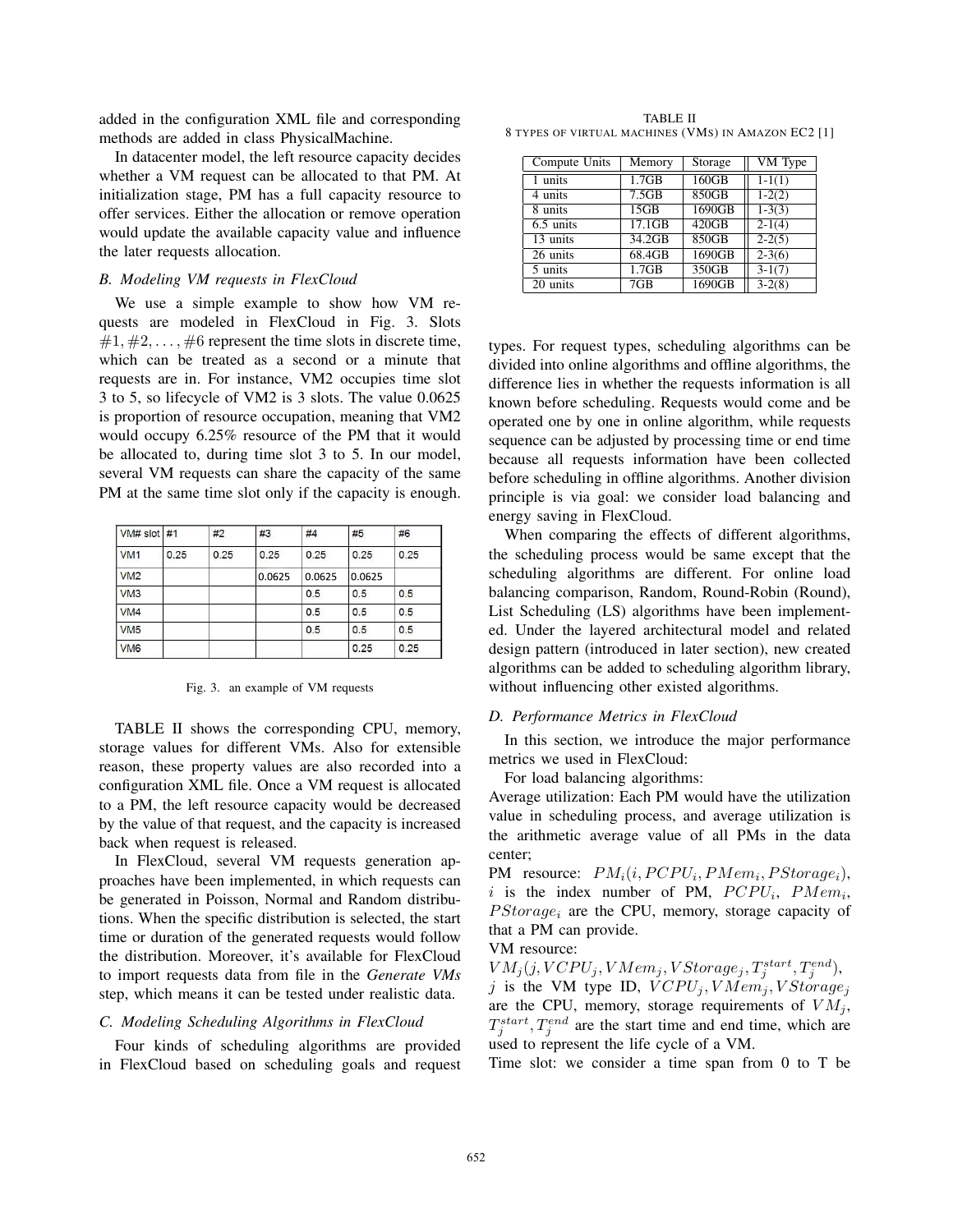divided into parts with same length. Then  $n$  parts can be defined as  $[(t_1 - t_0), (t_2 - t_1), \ldots, (t_n - t_{n-1})]$ , each time slot  $T_k$  means the time span  $(t_k - t_{k-1})$ .

Average CPU utilization of  $PM_i$  during slot 0 and  $T_n$ :

$$
PCPU_i^U = \frac{\sum_{k=0}^{n} (PCPU_i^{T_k} \times T_k)}{\sum_{k=0}^{n} T_k}
$$
 (1)

And memory  $PMem_i^U$  and storage  $PStorage_i^U$  utilization of both PMs and VMs can be computed in the same tion of both PMs and VMs can be computed in the same way. Similarly, average CPU utilization of a VM can be computed.

Integrated load imbalance value  $ILB_i$  of  $PM_i$ : The variance is widely used as a measure of how far a set of values is spread out from each other in statistics. Using variance, an integrated load imbalancing value  $ILB_i$  of server  $i$  is defined

$$
ILB_i = \frac{(Avg_i - CPU_u^A)^2}{3} + \frac{(Avg_i - Mem_u^A)^2}{3} + \frac{(Avg_i - Storage_u^A)^2}{3}
$$
\n
$$
(2)
$$

where

$$
Avg_i = \frac{PCPU_i^U + PMem_i^U + PStoarge_i^U}{3} \tag{3}
$$

and  $CPU<sub>u</sub><sup>A</sup>, Mem<sub>u</sub><sup>A</sup>, Storage<sub>u</sub><sup>A</sup> are respectively the average utilization of CPU memory and storage in a Cloud$ erage utilization of CPU, memory and storage in a Cloud data center.

 $ILB<sub>i</sub>$  is applied to indicate load imbalance level comparing utilization of CPU, memory and network bandwidth of a single server itself.

Makespan: is as same as traditional definition, and therefore the capacity makespan of all PMs can be formulated as below:

$$
capacity\_makespan = \max_{i} (L_i)
$$
 (4)

Load efficiency (skew of makespan): is defined as the (minimal average load divided by maximal average load) on all machines:

$$
skew(makespan) = \frac{\min_i(L_i)}{\max_i(L_i)}
$$
 (5)

where  $L_i$  is the load of PM i. Skew shows the load balancing efficiency to some degree.

Capacity makespan: In any allocation of VM requests to PMs, we can let  $A(i)$  denote the set of VM requests allocated to machine  $PM_i$ , under this allocation, machine  $PM_i$  will have total loads,

$$
L_i = \sum_{j \in A(i)} c_j t_j \tag{6}
$$

TABLE III THEORETICAL AND SIMULATION RESULTS COMPARISON OF LS ALGORITHM

| LS Indices              | Theoretical | Simulation |  |
|-------------------------|-------------|------------|--|
| Average Utilization     | 0.5         | 0.5        |  |
| <b>Imbalance Degree</b> | 0.0         | 0.0        |  |
| Makespan                | 0.5         | 0.5        |  |
| Skew(makespan)          |             |            |  |
| Capacity_makespan       | 50          | 50         |  |
| Skew(capacity_makespan) |             |            |  |

TABLE IV THEORETICAL AND SIMULATION RESULTS COMPARISON OF LPT ALGORITHM

| LPT Indices             | Theoretical | Simulation |
|-------------------------|-------------|------------|
| Average Utilization     | 0.505       | 0.505      |
| <b>Imbalance Degree</b> | 0.0         | 0.0        |
| Makespan                |             |            |
| Skew(makespan)          |             |            |
| Capacity_makespan       | 50.5        | 50.5       |
| Skew(capacity_makespan) |             |            |

For energy saving algorithms, some indices are also provided, like energy consumption, numer of PM turned on and etc, because of page limitation, we omit the detailed introduction here. Other metrics could also be included for further research.

#### IV. VALIDATION OF FLEXCLOUD

To validate the accuracy of FlexCloud, we have designed some test cases to compare the theoretical results and simulation results. In this section, we use LS (List Scheduling), LPT(Longest Processing Time First), EDF(End-time Decreasing First) algorithms to compare theoretical and simulation results.

The test cases we designed are easily theoretically calculated and can reflect some general situations. For LS algorithm that always allocate a VM to the PM with the lowest load, we set that there are 100 PMs and 100 VMs requests both in the same types, the starttime of requests are ordered in increasing sequence,  $1, 2, 3, \ldots, 100$ , and all requests duration are 100 and require capacity is 0.5 of a PM. Since PMs number and VMs number are same in this case, LS algorithm works as Round-Robin algorithm, that means each PM would undertake a VM task. Then we calculate the values in theoretical way and simulation, same results have been observed and shown in TABLE III.

We also design a test case for LPT algorithm, an offline algorithm that VM requests can be reordered by processing time before they are allocated. In this case,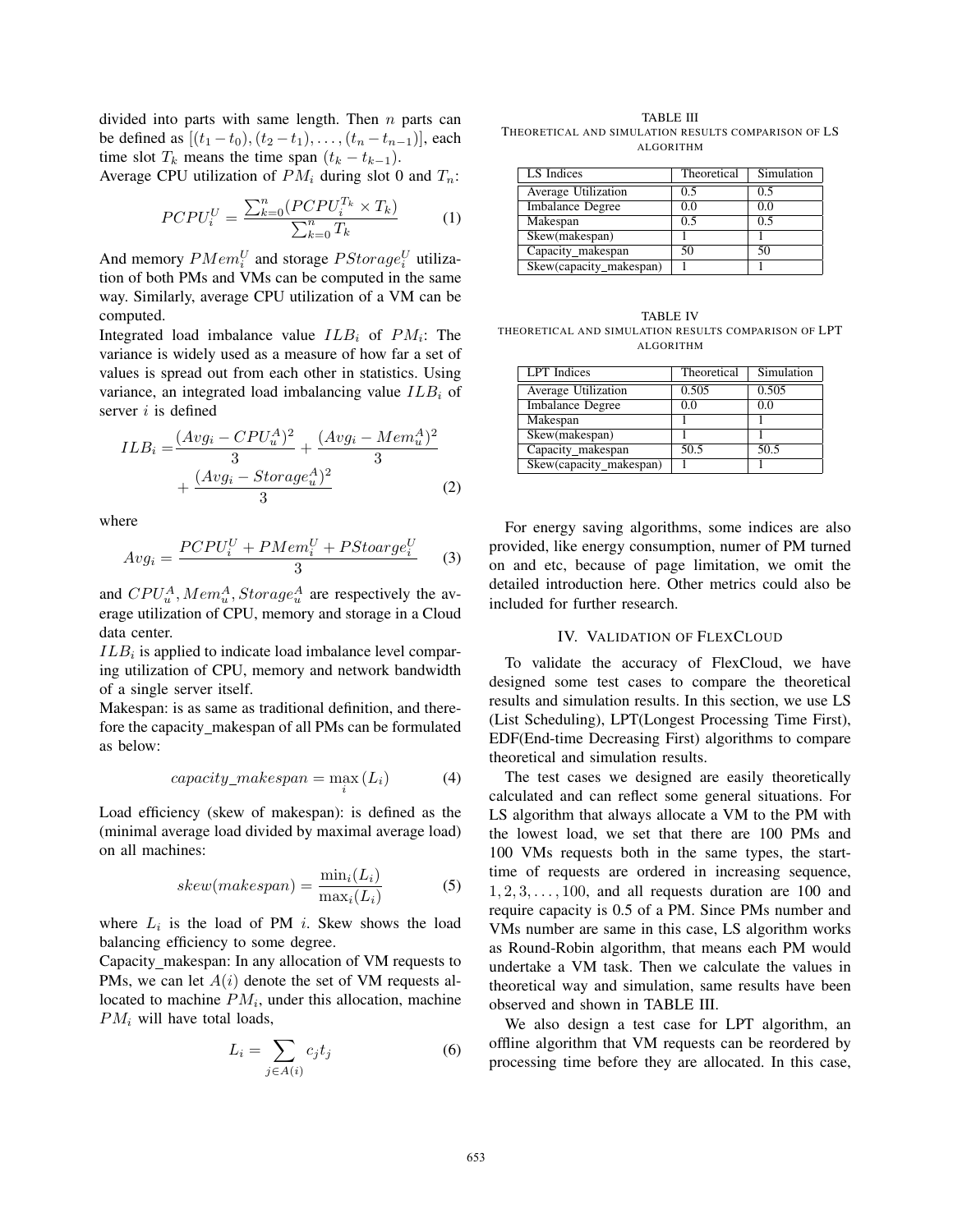TABLE V THEORETICAL AND SIMULATION RESULTS COMPARISON OF EDF ALGORITHM

| <b>EDF</b> Indices | Theoretical | Simulation |  |
|--------------------|-------------|------------|--|
| Power Consumption  | 250000      | 250000     |  |
| Rejected Number    | 10          | 10         |  |
| Turned on PMs      | 20          | 20         |  |

there are 50 PMs and 100 VMs both in the same types, each request requires 0.5 capacity of a PM and starts at  $1, 2, 3, \ldots, 100$ , and the durations of VMs are ordered in decrease order from 100 to 1 as <sup>100</sup>, <sup>99</sup>, <sup>98</sup>,..., <sup>1</sup>. Same results have been observed and collected in TABLE IV.

For energy saving algorithm EDF, it should be noticed that comparison indices are different and requests are ordered by end-time. In this case, we set that there are 20 PMs and 50 VMs both in the same types, the start-times of VM requests are ordered in increasing as  $1, 2, 3, \ldots, 50$  and end-times are decreasing as <sup>100</sup>, <sup>99</sup>, <sup>98</sup>,..., <sup>51</sup>. Each VM requires 0.5 capacity of a PM. We adopt the energy saving model referred to [2] and assume host minimum power  $P_{min} = 300$ , host maximum power  $P_{max} = 500$ . Same theoretical and simulation values have been collected in TABLE V. Referring to the collected data in TABLE IV and V, the results show the correctness of FlexCloud.

## V. EVALUATIONS

To extend performance evaluations, we also compare scheduling algorithms performance with advanced settings and collect the comparison data. The related settings are as following:

1) Algorithm type is offline load balancing;

2) PM specifications: using suggested specifications in Amazon EC2 shown in Table I. PMs with different numbers are considered. PMs numbers are varying from 15, 30, 60 to 240 and each type of PMs occupies about 1/3 of total PMs numbers;

3) VM requests: using suggested specifications in Amazon EC2 shown in Table II. We adopt the log data at Experimental System Lab (ESL) [11] data, which has been used in hundreds of studies, to reflect realistic data generation. The log contains months of records collected by a large Linux cluster and has characteristics consistent with our problem model. Each line of data in that log file includes 18 elements, while we only need the request-ID, start-time, duration and number of processors (capacity demands) in our simulation. We convert the units from seconds in ESL log file into minutes, as we design 5 minutes to be a time slot length;

4) Algorithms for comparison: RoundRobin (R-R), Longest Processing Time first (LPT, referring to section IV), Post Migration Algorithm (MIG, virtual machine migration is implemented) [4], Capacity makespan Prepartition Algorithm (CMP, partiton the requests before allocation) [17];

5) Indices for comparison: average utilization, imbalance degree, longest process time and capacity makespan.

Fig.4 and Fig.5 show the average utilization, imbalance degree, makespan and capacity makespan comparison for different algorithms with ESL data trace. From these figures, we can notice that CMP algorithm has better performance than other algorithms in average utilization, imbalance degree, makespan, capacity makespan. CMP algorithm has 10%-20% higher average utilization than MIG and LPT, and 40%-50% higher average utilization than Random-Robin (R-R). Prepartition algorithm has 10%-20% lower average makespan and capacity makespan than MIG and LPT, and 40%-50% lower average makespan and capacity makespan than R-R. The results lie in that R-R is the simplest algorithm with quite limited load balancing effects, the MIG balances better than LPT as it has migration process to reallocate loads after the LPT allocation process, as for CMP, it works in a much more refined and desired scale by prepartion based on reservation data while MIG is a best-effort trial by migration.

## VI. CONCLUSIONS AND FURTHER WORK

In this paper, we introduce the FlexCloud, a novel simulator for performance evaluation of virtual machine allocation in Cloud data centers. It is flexible, scalable to simulate resource scheduling in cloud data centers. A complete simulation framework has been built and introduced.

There are a few research directions for extending the simulator:

- Considering more scheduling algorithms. In Flex-Cloud, we already implemented load-balancing and energy-efficiency, other scheduling algorithms such as cost-oriented or reliability-oriented algorithms can be added in easily.
- Providing more visual outputs such as dashboards and logical view of different data centers and their resource usages. This information is very important for managers and operators to have.
- Considering more infrastructures, such as networking devices. Currently FlexCloud considers bandwidth requests and allocations. The network devices such as three-tire switches and routers distributed in different data centers are under consideration.